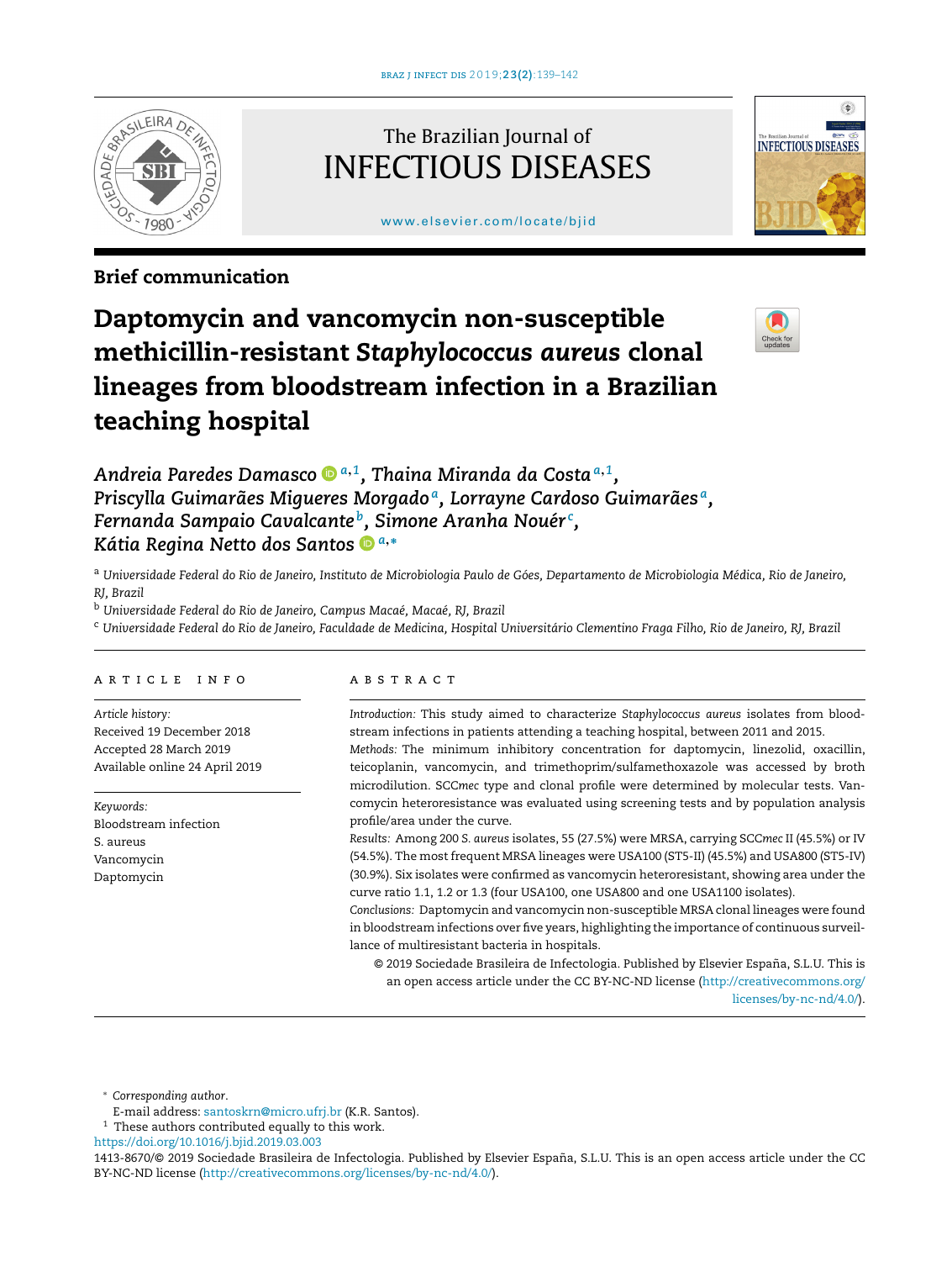*Staphylococcus aureus* bloodstream infection (BSI) is one of the most important causes of morbidity and mortality in hospitals, and its treatment has become more challenging over the years. $1$  Vancomycin is the main choice for treating methicillin-resistant *S. aureus* (MRSA) BSI. Due to constant change of epidemic clones, showing different patterns of resistance in the hospital settings, old antimicrobials, such as trimethoprim/sulfamethoxazole (TMP/STX) may be an alternative in the treatment of invasive infections. $1$  Daptomycin has been efficacious in the treatment of BSI and endocarditis by *S. aureus*. [2](#page-3-0) However, there is lack of data regarding rates of resistance to this antimicrobial in *S. aureus* isolates from BSI in Brazil.

In Brazil and in other developing countries, data about antimicrobial resistance rates and genotypic characteristics of *S. aureus* isolates from BSI are still scarce and performed with very few isolates.<sup>3</sup> [In](#page-3-0) a previous study, we analyzed clinical and microbiological characteristics of *S. aureus* from bloodstream infections (BSI) in a Brazilian teaching hospital, between 2011 and 2013, focusing on their susceptibility to vancomycin.<sup>[4](#page-3-0)</sup> Here, we continued analyzing *S. aureus* isolates from BSI in the same hospital in order to provide more conclusive data about antimicrobial resistance profiles and clonal lineages to help the infection control and prevention team cope with this type of staphylococcal infection.

This study was performed at the University Hospital "Clementino Fraga Filho" (HUCFF), a 490-bed university teaching hospital located in Rio de Janeiro, Brazil. In the last years at HUCFF, *S. aureus* has been responsible for about 15% of BSI. The study was approved by Human Research Ethics Committee of the HUCFF (No. 40652714.0.0000.5257) and evaluated consecutive BSI *S. aureus* isolates from adults, between February 2011 and December 2015. Only the first isolate of a BSI episode was analyzed. Clinical data from patients with hVISA BSI were collected in a confidential manner, ensuring the privacy of the subjects involved.

Previous bacterial identification was carried out by the automated VITEK2 $^\circ$  system (BioMerieux, Durham, USA) and confirmed using classical tests.<sup>[5](#page-3-0)</sup> Susceptibility to methicillin was determined by disk diffusion test.<sup>[6](#page-3-0)</sup> MICs were determined by broth microdilution (BMD) for daptomycin, linezolid, oxacillin, teicoplanin, vancomycin, and TMP/STX (Sigma-Aldrich Chemical Company, St Louis, USA).[6](#page-3-0) The *mec*A gene detection and SCC*mec* typing were performed as previously described.<sup>[7](#page-3-0)</sup> Pulsed-field gel electrophoresis (PFGE) $8$  and multilocus sequence typing (MLST) were performed for MRSA isolates.<sup>[9](#page-3-0)</sup>

MRSA isolates with vancomycin MIC= 2 mg/L were screened for hVISA, using BHI agar with 4 mg/L of vancomycin and 16 g/L of pancreatic digest of casein (Merck, Darmstadt, Germany) (BHI4ca), $^{10}$  $^{10}$  $^{10}$  and Etest $^\circledR$  (bioMerieux) macromethod. *S. aureus* ATCC 29213 and Mu3 (hVISA) were used as control strains. MRSA isolates displaying at least one positive screening test result were subjected to population analysis profile/area under the curve (PAP-AUC). $11$  Isolates were identified as hVISA if the AUC ratio was  $\geq$ 0.9 and  $\leq$ 1.3.

Two-tailed Fisher's exact test was used to calculate *p*-values. A *p*-value ≤0.05 was considered statistically significant.

A total of 200 *S. aureus* isolates were included in the study. Nine individuals had two distinct episodes of BSI (*n* = 191 patients). Fifty-five (27.5%) isolates were MRSA, being 25 (45.5%) SCCmec II and 30 (54.5%) SCCmec IV. The MIC<sub>50</sub> and resistance or non-susceptibility rates to the antimicrobials are shown in Table 1. Six isolates were VISA (4 MRSA and 2 MSSA). Forty-seven (23.5%) isolates were non-susceptible to daptomycin (MIC >1mg/L), being 20 MRSA and 27 MSSA. MRSA isolates had higher rates of vancomycin resistance and daptomycin non-susceptibility then MSSA isolates (*p* = 0.02 and 0.04, respectively) (data not shown).

A total of 36 (18%) *S. aureus* isolates showed vancomycin MIC= 2mg/L, 19 (53%) MRSA, which were then tested for vancomycin heteroresistance by screening tests. Thirteen isolates were positive for these tests and six of them were confirmed as hVISA, showing an AUC ratio 1.1, 1.2 or 1.3.

The MRSA lineages found were USA100 (ST5-II) (45.5%), followed by USA800 (ST5-IV) (30.9%), USA1100 (ST30-IV) (18.2%), USA400 (ST1-IV) (5.4%) [\(Fig.](#page-2-0) 1). The Brazilian clone (ST239- III) was not found. The most prevalent lineage USA100 tended to present multidrug resistance, with high MIC values for oxacillin, vancomycin, and daptomycin. Notably, most of the daptomycin non-susceptible MRSA isolates (65%) belonged to this lineage. Moreover, three VISA isolates were USA100.

Bloodstream infections caused by MRSA was associated with higher mortality rates than those caused by sensitive

| Table $1$ – MIC <sub>50</sub> and percentual of antimicrobial resistance among 200 Staphylococcus aureus isolates from bloodstream |
|------------------------------------------------------------------------------------------------------------------------------------|
| infection for five years (2011–2015) in a teaching hospital in Rio de Janeiro according clonal lineages.                           |

| S. aureusClonality/ST (n) | Oxacillin         |           | Vancomycin        |           | Daptomycin        |           | Teicoplanin       |           | TMP/STX           |      | Linezolid         |           |
|---------------------------|-------------------|-----------|-------------------|-----------|-------------------|-----------|-------------------|-----------|-------------------|------|-------------------|-----------|
|                           | MIC <sub>50</sub> | $n$ (%) R | MIC <sub>50</sub> | $n$ (%) R | MIC <sub>50</sub> | $n$ (%) R | MIC <sub>50</sub> | $n$ (%) R | MIC <sub>50</sub> | R(%) | MIC <sub>50</sub> | $n$ (%) R |
| MSSA (145)                | 0.5               | 0(0)      |                   | 2(1.4)    | 1                 | 27(18.6)  | 0.25              | 0(0)      | < 0.125/2.3       | 0(0) | $\overline{2}$    | 0(0)      |
| <b>MRSA (55)</b>          | 64                | 55 (100)  |                   | 4(7.3)    | 1                 | 20(36.4)  | 0.5               | 0(0)      | < 0.125/2.3       | 0(0) | $\overline{2}$    | 0(0)      |
| USA100/ST5 (25)           | 256               | 25 (100)  | 2                 | 3(12)     | $\mathbf{1}$      | 11(44.0)  | 0.5               | 0(0)      | < 0.125/2.3       | 0(0) | 1                 | 0(0)      |
| USA800/ST5 (17)           | 16                | 17 (100)  |                   | 1(5.9)    |                   | 4(23.5)   | 0.5               | 0(0)      | < 0.125/2.3       | 0(0) | $\overline{2}$    | 0(0)      |
| USA1100/ST30 (10)         | $\overline{4}$    | 10(100)   |                   | 0(0)      | 1                 | 2(20.0)   | < 0.125           | 0(0)      | < 0.125/2.3       | 0(0) | 2                 | 0(0)      |
| USA400/ST1 (3)            | 16                | 3(100)    | 2                 | 0(0)      |                   | 1(33.3)   | 0.5               | 0(0)      | < 0.125/2.3       | 0(0) | $\mathbf{1}$      | 0(0)      |
|                           |                   |           |                   |           |                   |           |                   |           |                   |      |                   |           |

ST, sequence type; TMP/STX, trimethoprim/sulfamethoxazole; MIC, minimum inhibitory concentration; R, resistance; MSSA, methicillin-sensitive S. aureus; MRSA, methicillin-resistant S. aureus. Resistance breakpoints<sup>6</sup> [–](#page-3-0) oxacillin: ≥4µg/mL, vancomycin: ≥4µg/mL, daptomycin: >1 μg/mL, teicoplanin: >1 μg/mL, TMP/STX: ≥4/76 μg/mL, linezolid: ≥4 μg/mL.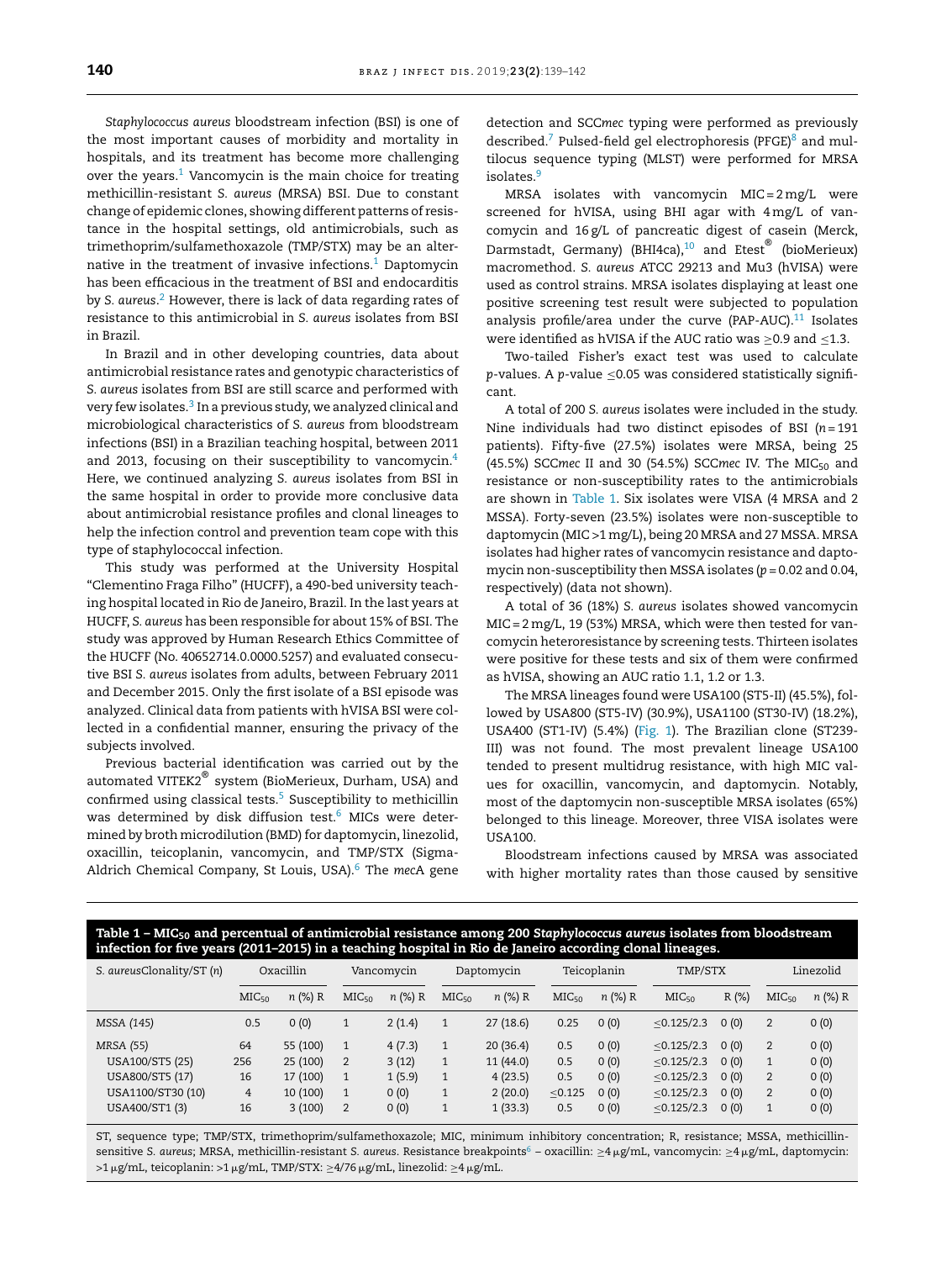<span id="page-2-0"></span>

|                                            |                         |                      | Isolate SCCmec Clonal | Isolate | Oxa  | Van                     | Dap                     |
|--------------------------------------------|-------------------------|----------------------|-----------------------|---------|------|-------------------------|-------------------------|
| $\frac{8}{1}$<br>80<br>$\frac{8}{2}$<br>P. | Number                  | <b>Type</b>          | Profile               | Year    | MIC  | MIC                     | <b>MIC</b>              |
|                                            | 1597                    | IV                   | <b>USA1100</b>        | 2011    | 4    | $\mathbf{1}$            | 1                       |
|                                            | 1604                    | IV                   | <b>USA1100</b>        | 2011    | 4    | 2                       | 1                       |
|                                            | 1737                    | IV                   | <b>USA1100</b>        | 2014    | 4    | 1                       | 1                       |
|                                            | 1682                    | IV                   | <b>USA 1100</b>       | 2013    | 4    | 0, 5                    | $\overline{\mathbf{c}}$ |
|                                            | 1838 *                  | IV                   | <b>USA1100</b>        | 2015    | 8    | 2                       | 2                       |
|                                            | 1649                    | IV                   | <b>USA1100</b>        | 2012    | 8    | 1                       | 1                       |
|                                            | 1869                    | IV                   | <b>USA1100</b>        | 2015    | 128  | 1                       | 1                       |
|                                            | 1619                    | IV                   | <b>USA1100</b>        | 2012    | 4    | $\overline{\mathbf{c}}$ | 1                       |
|                                            | 1669                    | IV                   | <b>USA1100</b>        | 2013    | 4    | 1                       | 1                       |
|                                            | 1706                    | IV                   | <b>USA1100</b>        | 2013    | 4    | 1                       | 0, 5                    |
| ║                                          | 1602                    | IV                   | <b>USA400</b>         | 2011    | 4    | 2                       | 1                       |
| Ⅲ                                          | 1850                    | IV                   | <b>USA400</b>         | 2015    | 16   | 1                       | 1                       |
|                                            | 1580                    | IV                   | <b>USA400</b>         | 2011    | 32   | 2                       | 1                       |
|                                            | 1594 *                  | Ш                    | <b>USA100</b>         | 2011    | 128  | 2                       | $\overline{2}$          |
|                                            | II<br>1776              | Ш                    | <b>USA100</b>         | 2014    | >256 | 1                       | 1                       |
|                                            | 1601<br>Ш               | Ш                    | <b>USA100</b>         | 2011    | 128  | 2                       | $\overline{\mathbf{c}}$ |
|                                            | 1616<br>Ш               | П                    | <b>USA100</b>         | 2012    | >256 | 2                       | 4                       |
|                                            | 1628<br>II.             | П                    | <b>USA100</b>         | 2012    | >256 | 1                       | 2                       |
|                                            | $\mathop{  }$<br>1758 * | Ш                    | <b>USA100</b>         | 2014    | >256 | 2                       | 0,5                     |
|                                            | 1592                    | Ш                    | <b>USA100</b>         | 2011    | >256 | 2                       | 2                       |
|                                            | 1621<br>II              | Ш                    | <b>USA100</b>         | 2012    | 128  | 1                       | 4                       |
|                                            | 1856                    | Ш                    | <b>USA100</b>         | 2012    | >256 | 2                       | 1                       |
|                                            | 1810 *                  | Ш                    | <b>USA100</b>         | 2015    | 64   | 2                       | 0, 5                    |
|                                            | 1658                    | Ш                    | <b>USA100</b>         | 2012    | >256 | 2                       | 1                       |
|                                            | 1728<br>$\mathbb{I}$    | Ш                    | <b>USA100</b>         | 2014    | >256 | 1                       | 1                       |
|                                            | 1579                    | Ш                    | <b>USA100</b>         | 2011    | 128  | 4                       | 1                       |
|                                            | 1582                    | Ш                    | <b>USA100</b>         | 2011    | >256 | 4                       | $\overline{2}$          |
|                                            | 1587                    | Ш                    | <b>USA100</b>         | 2011    | 128  | 2                       | 1                       |
|                                            | 1636                    | Ш                    | <b>USA100</b>         | 2012    | 8    | $\overline{\mathbf{c}}$ | 1                       |
|                                            | 1742<br>II              | Ш                    | <b>USA100</b>         | 2014    | >256 | 1                       | 1                       |
|                                            | 1664                    | Ш                    | <b>USA100</b>         | 2012    | >256 | 1                       | 2                       |
|                                            | Ш<br>1661               | Ш                    | <b>USA100</b>         | 2012    | 128  | 1                       | 1                       |
| $\mathbb I$                                | 1770 *                  | Ш                    | <b>USA100</b>         | 2014    | >256 | 2                       | 1                       |
|                                            | Ⅲ<br>1844               | Ш                    | <b>USA100</b>         | 2015    | 16   | 1                       | 2                       |
|                                            | 1840                    | Ш                    | <b>USA100</b>         | 2015    | >256 | 1                       | $\overline{\mathbf{c}}$ |
| I                                          | 1606<br>II              | Ш                    | <b>USA100</b>         | 2011    | >256 | 2                       | 4                       |
|                                            | $\mathbb I$<br>1626     | Ш                    | <b>USA100</b>         | 2012    | 16   | 2                       | $\overline{\mathbf{c}}$ |
|                                            | 1750<br>Ш               | IV                   | <b>USA800</b>         | 2014    | 64   | 2                       | 1                       |
|                                            | 1762<br>$\mathbb{I}$    | IV                   | <b>USA800</b>         | 2014    | >256 | 1                       |                         |
| I                                          | 1756                    | IV                   | <b>USA800</b>         | 2014    | 8    | 1                       | 1                       |
| Ш<br>Ш                                     | 1648                    | IV                   | <b>USA800</b>         | 2012    |      | 0, 5                    |                         |
| Ш                                          | 1675                    | IV                   | <b>USA800</b>         | 2013    | 4    | 1                       | 1                       |
|                                            | 1635                    | IV                   | <b>USA800</b>         | 2012    | 4    | 1                       | 1                       |
|                                            | 1759<br>Ш               | IV                   | <b>USA800</b>         | 2014    | 18   | 1                       | 2                       |
|                                            | $\mathbb{I}$<br>1637    | $\mathsf{IV}\xspace$ | <b>USA800</b>         | 2012    | 4    | 1                       | 0,5                     |
|                                            | 1746 *<br>Ш             | IV                   | <b>USA800</b>         | 2014    | 32   | 2                       | 1                       |
|                                            | 1821<br>Ш               | IV                   | <b>USA800</b>         | 2015    | 64   | 1                       | $\overline{\mathbf{c}}$ |
|                                            | 1855<br>Ш               | IV                   | <b>USA800</b>         | 2015    | 128  | 1                       | 1                       |
| II.                                        | 1824<br>II              | IV                   | <b>USA800</b>         | 2015    | 32   | 1                       | 2                       |
| Ш                                          | 1663                    | IV                   | <b>USA800</b>         | 2012    | 4    | 1                       | 0,5                     |
|                                            | 1698                    | $\mathsf{IV}$        | <b>USA800</b>         | 2013    | 16   | 4                       | 4                       |
|                                            | 1772                    | IV                   | <b>USA800</b>         | 2014    | 64   | 1                       | 0,5                     |

Fig. 1 – General characteristics of 55 methicillin-resistant *Staphylococcus aureus* from bloodstream infection, between 2011 and 2015.

MIC, Minimal Inhibitory Concentration in mg/L; Oxa, oxacillin; Van, vancomycin; Dap, daptomycin; SCC*mec*, staphylococcal cassette chromosome *mec*; \* hVISA isolates.

isolates. $^1$  $^1$  In this scenario, surveillance of antimicrobials resistance plays a major role by providing important data for empirical treatment decision. As data on antimicrobial susceptibility in Brazil is scarce, especially for daptomycin and TMP/STX, the present study highlighted an unexpected high vancomycin and daptomycin MICs with low TMP/TSX MICs among *S. aureus* isolates from BSI in a Brazilian hospital over five years.